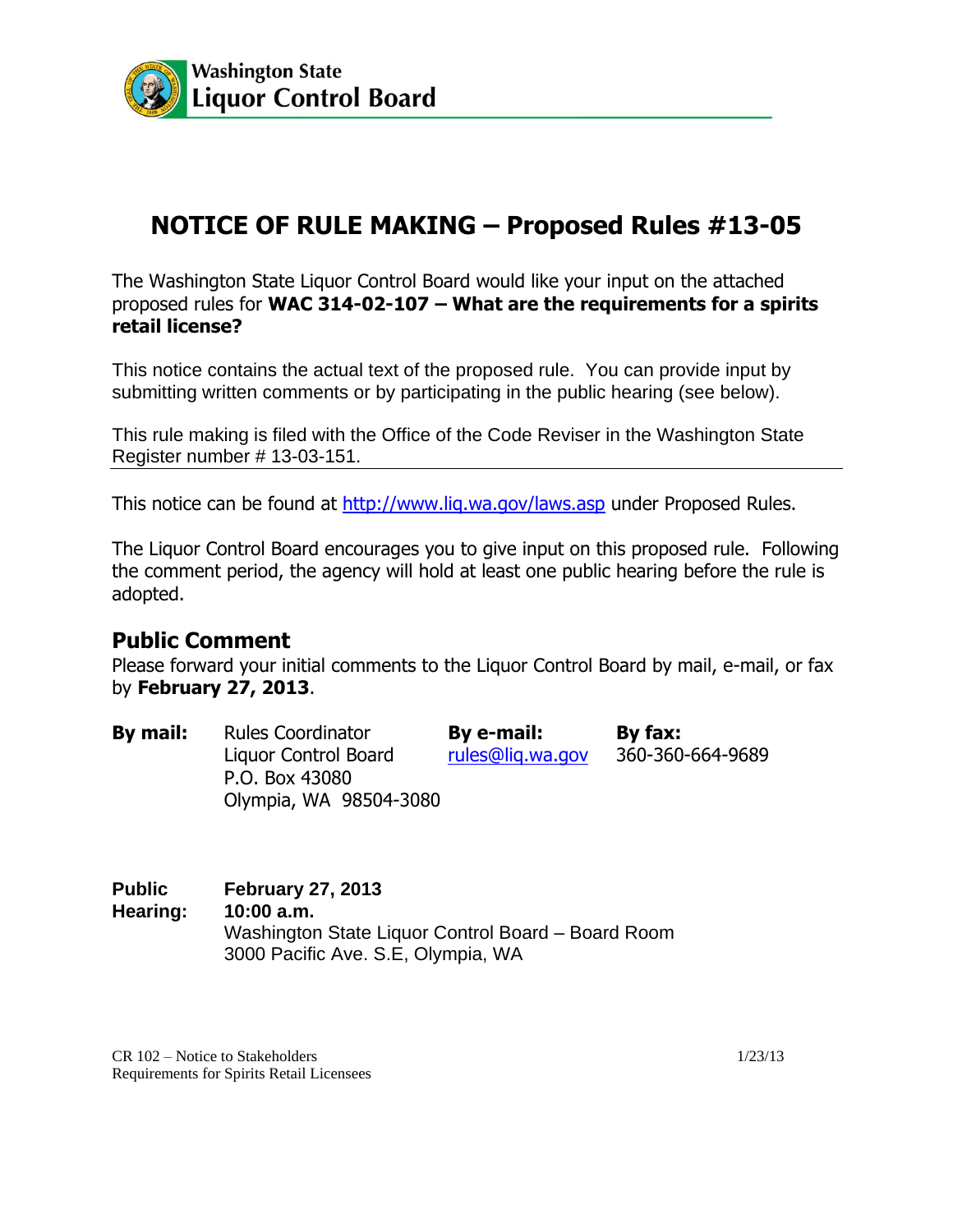## **Proposed Rule**

AMENDATORY SECTION (Amending WSR 12-12-065, filed 6/5/12, effective 7/6/12)

**WAC 314-02-107 What are the requirements for a spirits retail license?** (1) The requirements for a spirits retail license are as follows:

(a) Submit a signed acknowledgment form indicating the square footage of the premises. The premises must be at least ten thousand square feet of fully enclosed retail space within a single structure, including store rooms and other interior areas. This does not include any area encumbered by a lease or rental agreement (floor plans one-eighth inch to one foot scale may be required by the board); and

(b) Submit a signed acknowledgment form indicating the licensee has a security plan which addresses:

(i) Inventory management;

(ii) Employee training and supervision; and

(iii) Physical security of spirits product with respect to preventing sales to underage or apparently intoxicated persons and theft of product.

(2) A grocery store licensee or a specialty shop licensee may add a spirits retail liquor license to their current license if they meet the requirements for the spirits retail license.